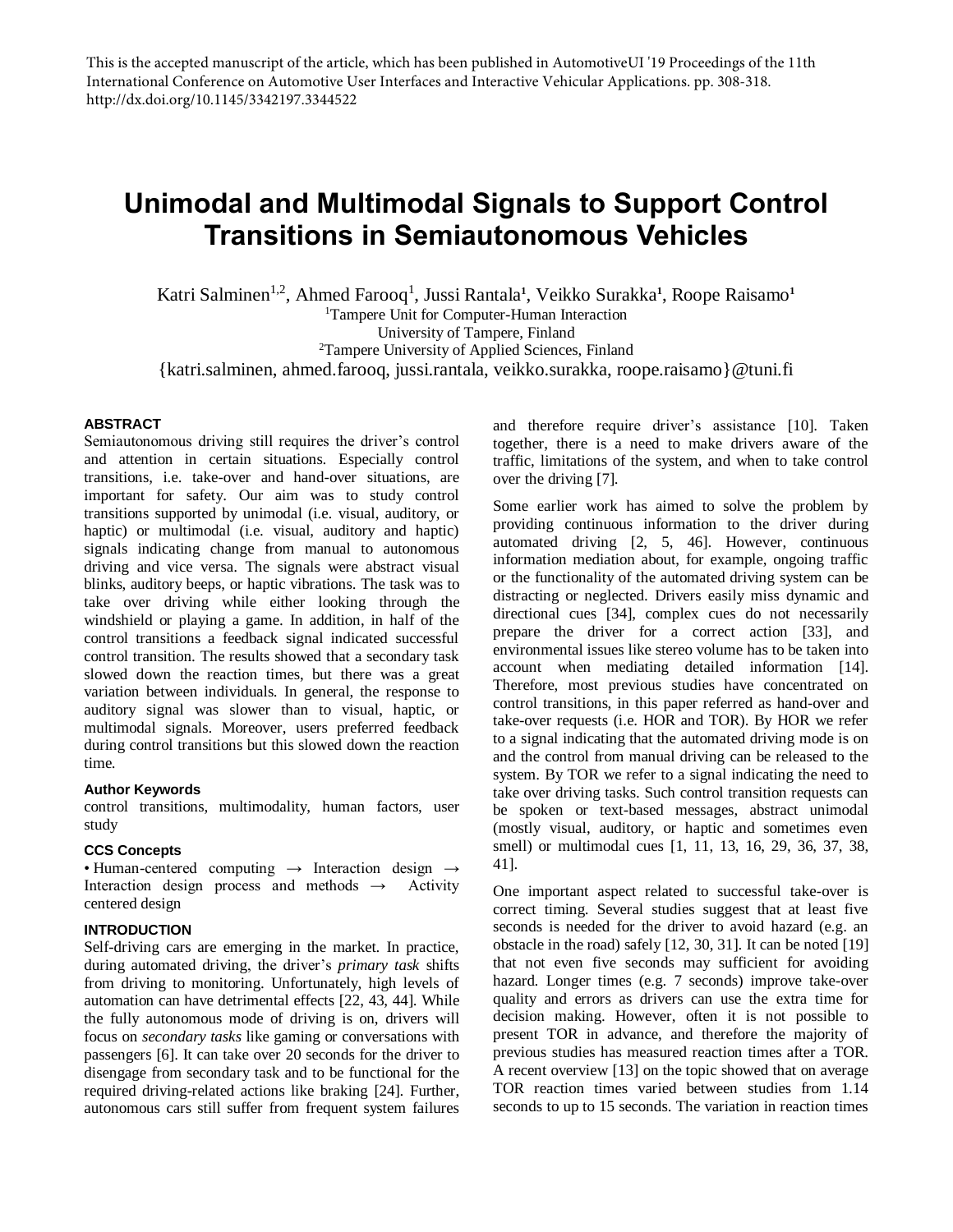is due to several reasons. For example, driver's reactions and preferences are depending on the nature of control transition requests, secondary task modality (e.g. speaking or browsing a mobile phone), and the experimental design. Previous studies show that on average, engaging any kind of secondary task significantly slows down take-over times [13] and that tasks requiring visual attention result in significant amounts of driving errors [49]. In addition, visual TOR may not evoke as fast reactions as auditory, haptic, or multimodal ones [4, 35, 39, 50]. For example, in a previous study [38] visual text-based TOR took on average 6.9 seconds to be noticed while auditory, tactile, and multimodal TOR required on average less than 3 seconds to be noticed. Third, there might be some tendency to react faster to multimodal than unimodal TOR [39, 47]. Petermeijer et al. [33] showed that drivers reacted to audiotactile TOR faster than to auditory only or tactile only requests. The differences, however, were present only when the participants touched the steering wheel and diminished, when the task was, for example, to break after TOR.

Taken together, due to varying methodology affecting results of the studies, there is still need and room to study control transitions further. We studied reaction times, driving behavior, and driver preferences to abstract unimodal (i.e. blinking lights, auditory beeps and seat vibrations) and multimodal (i.e. combination of those three) HORs and TORs. We had following objectives in the study: a) To study potential differences between modalities if HORs and TORs are designed in a manner that they should be noticeable even when the driver is playing with a mobile phone. b) To study if feedback indicating successful takeover can improve user's preferences regarding the system and accelerate driver's reactions. c) Describe the technical setup in detail using standardized and tested methods so that the results are valid and repeatable.

## **METHODS**

The technical setup consisted of three areas: the driving simulator, the type of request (visual, auditory and haptic), and simulation of manual and autonomous driving modes. These are described below.

# **Driving simulator setup and logging software**

A fixed-base driving simulator was implemented in a laboratory setup (see [15, 32] for examples of a fixed-base simulators). A PC ran the lane change test (LCT) driving simulator software (ISO 26022, 2010). We selected the LCT over other simulators to ensure a controlled testing environment with regards to road traffic, geographical landmarks and other obstacles. The participants were instructed to drive at a constant speed of 100km/h, during which the software provided visual instructions every five seconds of how to navigate. The task was to navigate to the instructed lane as quickly as possible. The simulator was run on a 55 inch LCD display (Samsung UNES7005) brightness set to 28lux with an ambient room brightness of 7lux within the laboratory.

The custom logging software followed the client/server model. The client application was run on the same PC that ran the LCT simulator. The client application logged all user inputs to the system using a custom key-logger, that was linked to the Logitech G27 steering wheel and pedals. All user activity including the steering wheel movements (i.e. steering wheel reversals and deviation from central line), the buttons on the steering wheel (for engaging and disengaging semiautonomous mode) along with the various peddles were recorded to within a 5ms accuracy. Furthermore, the LCT inbuilt logger also recorded the user driving behavior using the GMT\_ms (GMT time in milliseconds) function. All measurements were averaged over three samples and taken from the current driving position (i.e. the position in the road of the driving simulator). The client end of the system was used as the central source for controlling the three signals (i.e. audio, visual, and haptic). This was done using a USB to serial FTDI 232R interface that controlled the visual signal mechanisms. The haptic feedback was also triggered using the FTDI 232R interface, but this was connected to a custom signal generator and D-class amplifier with a precalibrated sine wave actuation signal (as detailed in the following section). Audio was generated through the ASCII bell function within the java client using a separate thread. This meant that all three modalities and the logging software were allocated their own threads and worked together at the client end to provide signal and logged every system / user generated event in real-time to a high degree of precision.

The server application was run on a separate PC to ensure no bottlenecks were created on the client machine. The server was used to log eternal events and to manage the switching of the different display devices (see Fig. 1). The server also generated the HORs and TORs along with the ability to create multimodal signal for the user, remotely. This was done to ensure that transitions between autonomous and manual mode were logged-in properly and that the experimenter could manually generate these events at various stages of the LCT track without any logging issues.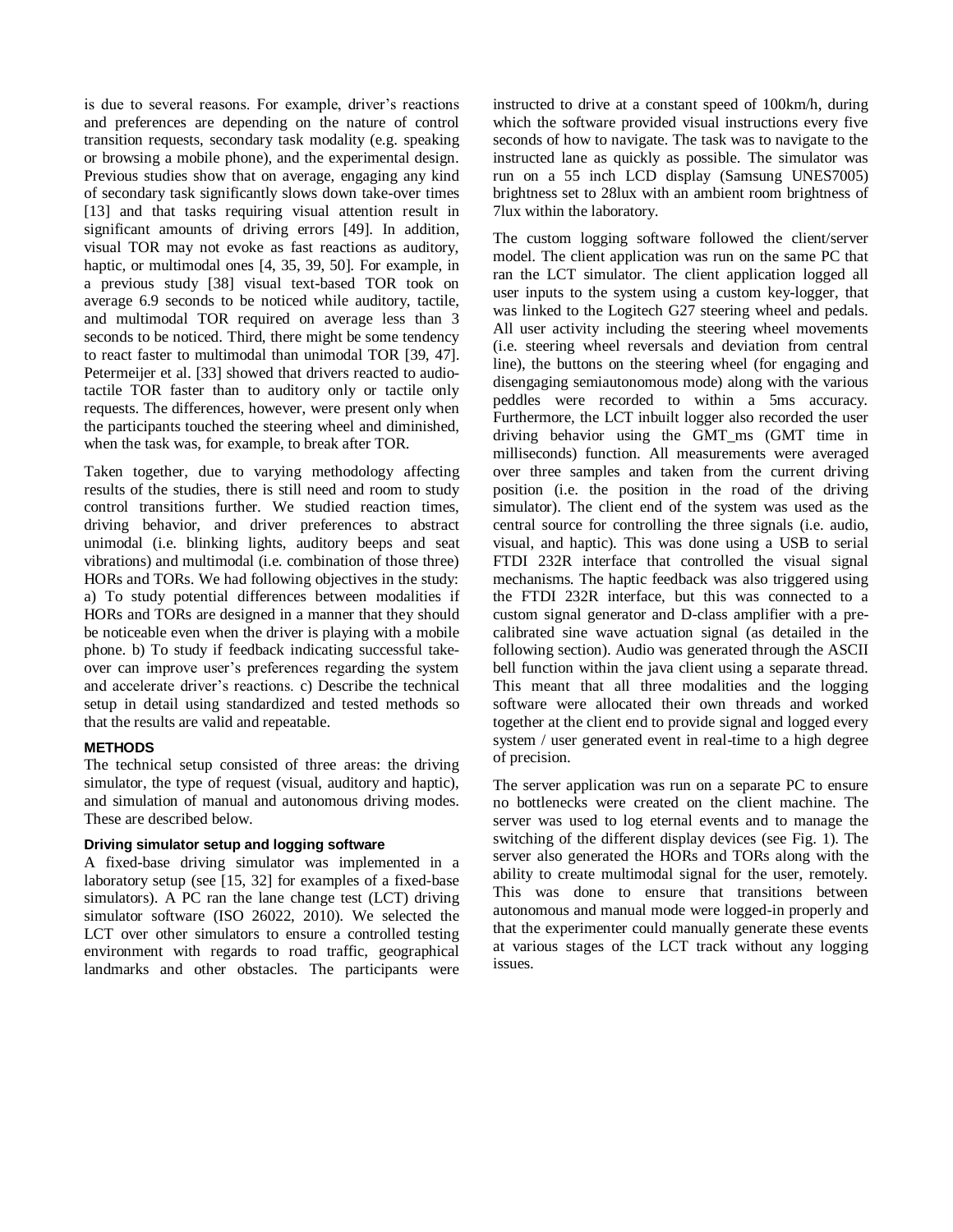

**Fig. 1. Sequence of events involved during TO (top) and HO (bottom).**

#### **Visual, haptic, and audio implementation**

Visual signal was provided through a custom HUD implemented in accordance with, e.g., [25]. The design was modeled after the Volvo XC90 City Safety System, which used driver notification alert by light emitting diodes (LEDs) at the front of the dashboard. Our implementation consisted of a series of 23 red LEDs (WW05A3SRP4-N2) spaced out over a total length of 172 mm. The duration of visual alerts was fixed at 900ms. The signal was broken down into two chunks, each of 400ms, with a delay of 100ms between them. Each LED had a relative luminance of 1.5 a.u. at 30 mA. This

was used as the base brightness parameter for the visual signal with a combined brightness of 45 lux. The LED strip was hidden behind a cover so that only the light reflected via windscreen was visible for the participant. The display brightness of 28 lux was not considered to have hindered the HUD as the HUD was about twice as bright. The HUD was also clearly distinguishable from the LCT display, as the reflection of the HUD from the display (Samsung UNES7005) was very prominent.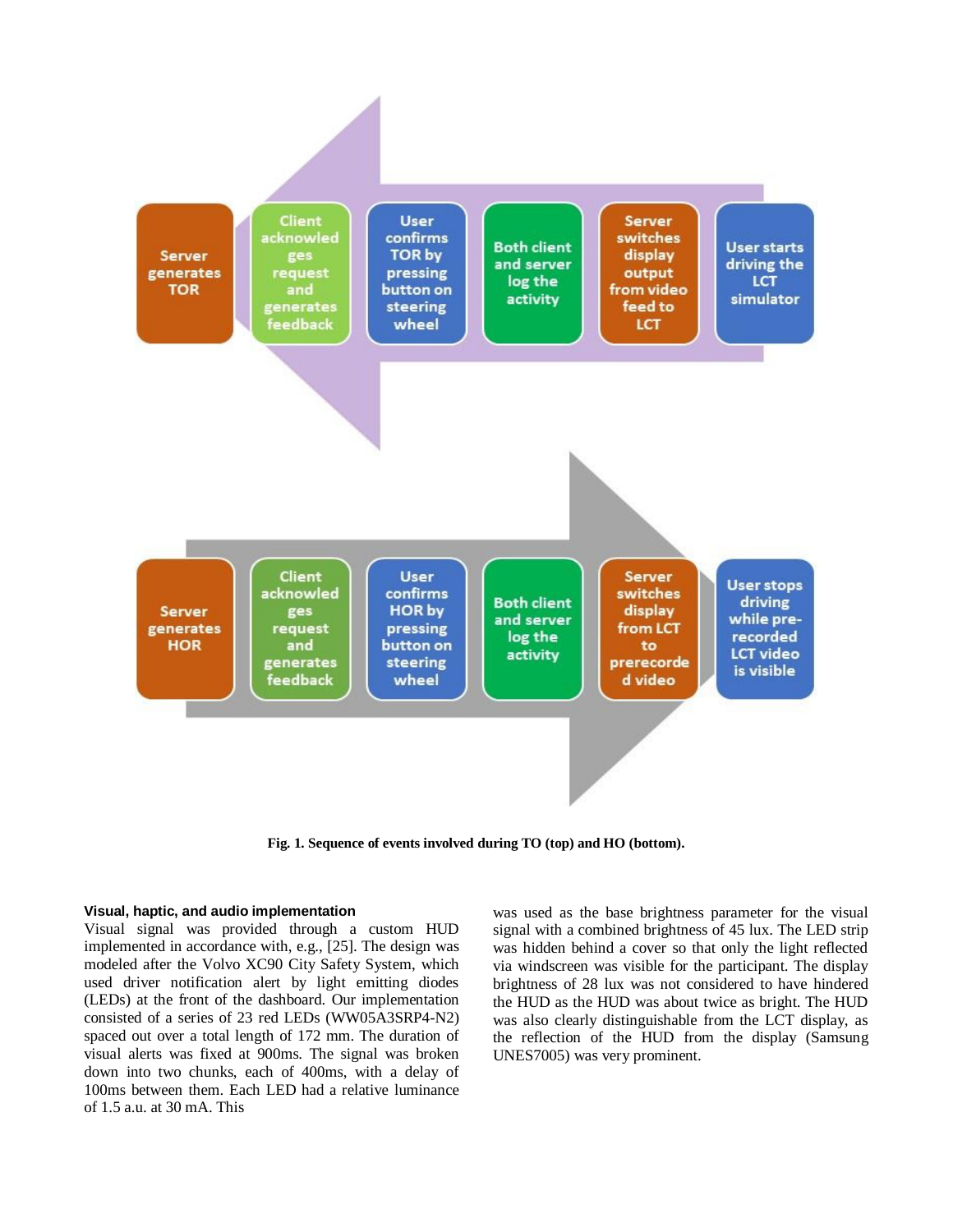

**Fig. 2. The visual (left above) and haptic (right above) interaction modalities used to generate HOR and TOR while using the LCT simulation software (below).**

The haptic signal was provided through a custom implementation of the Haptic Seat (see Fig. 2, and [32] or [45] for more information about such seats). The current implementation provided haptics with integrated actuators located under the driver's thighs. The prototype utilized two Tectonic TEAX25C10-8/HS voice coil actuators embedded into the lower part of the driver's seat. To increase the signal area, these actuators were fitted with a horizontal plastic extension of 6 inches in length. The Tectonic actuators were connected to an amplifier and a signal generator. The signal generator was set to provide a sinusoidal wave at 150 Hz with a peak amplitude value of 18.8V. The length of the haptic signal was fixed at 500 ms so that it consisted of two 200 ms bursts with 100 ms pause between them.

Audio was provided through Samsung UNES7005 television's internal speakers, where the amplitude of the audio was kept between  $60 - 68$  dB, irrespective of the source device. This included the audio relevant to the LCT simulator as well as the audio HO / TO request. The LCT ambient engine noise was between 50-51dB while the maximum engine noise while driving was between 58- 60dB. The audio stimulus was structured similarly to the haptic stimulus and consisted of two ASCII bell outputs generated through a Java client application. The length of the auditory signal was fixed at 500ms so that it consisted of two 200 ms long beeps with 100 ms pause between them. The total length of the entire stimulus was 500 ms with a delay of 100ms between each segment. The audio was measured at 68db and was clearly audible over the engine noise of the LCT.

## **Simulating manual and autonomous modes**

As it is not possible to simulate autonomous driving mode in the LCT software, our setup utilized pre-recorded sessions to achieve this. The sessions were timeline marked, which meant that it was possible to navigate to any specific section of the recording to match the user's position on the track. As illustrated by Fig. 3, after HO request the user display input was switched to the pre-recorded driving session video, specifically to the exact section of the track corresponding to the current user lane position on the LCT software. The switching was done using a Roland V-1HD device, which seamlessly transitioned from source 'A' (LCT simulator) to source 'B' (pre-recorded LCT video session). Although the switcher was capable of automatic trigger-switching using the serial port input, manual transition was preferred to ensure completely seamless transition. Take-over transitions were done in a similar manner. Once the user confirmed the TO request by pressing the relevant button on the steering wheel, the Roland V-1HD device was used to switch the display input



from the pre-recorded LCT video session to the LCT simulator software. The driver was instructed to press the accelerator pedal so that the vehicle was moving once the user took control over the driving.



**Fig. 3. The driving setup (top) and LCT simulator with overlaid turn instructions (bottom).**

One of the conditions in the experiment was to have the user perform a specific task after TO request. As the LCT simulation software does not have supporting mode, we utilized input merging as well as switching options on the Roland V-1HD device. To achieve this, we used a third PC input with "turn left" and "turn right" markers and merged this input with the LCT simulator visual input (Fig. 3). This meant that the user display would have the LCT simulator input overlaid with either the "turn left" or the "turn right"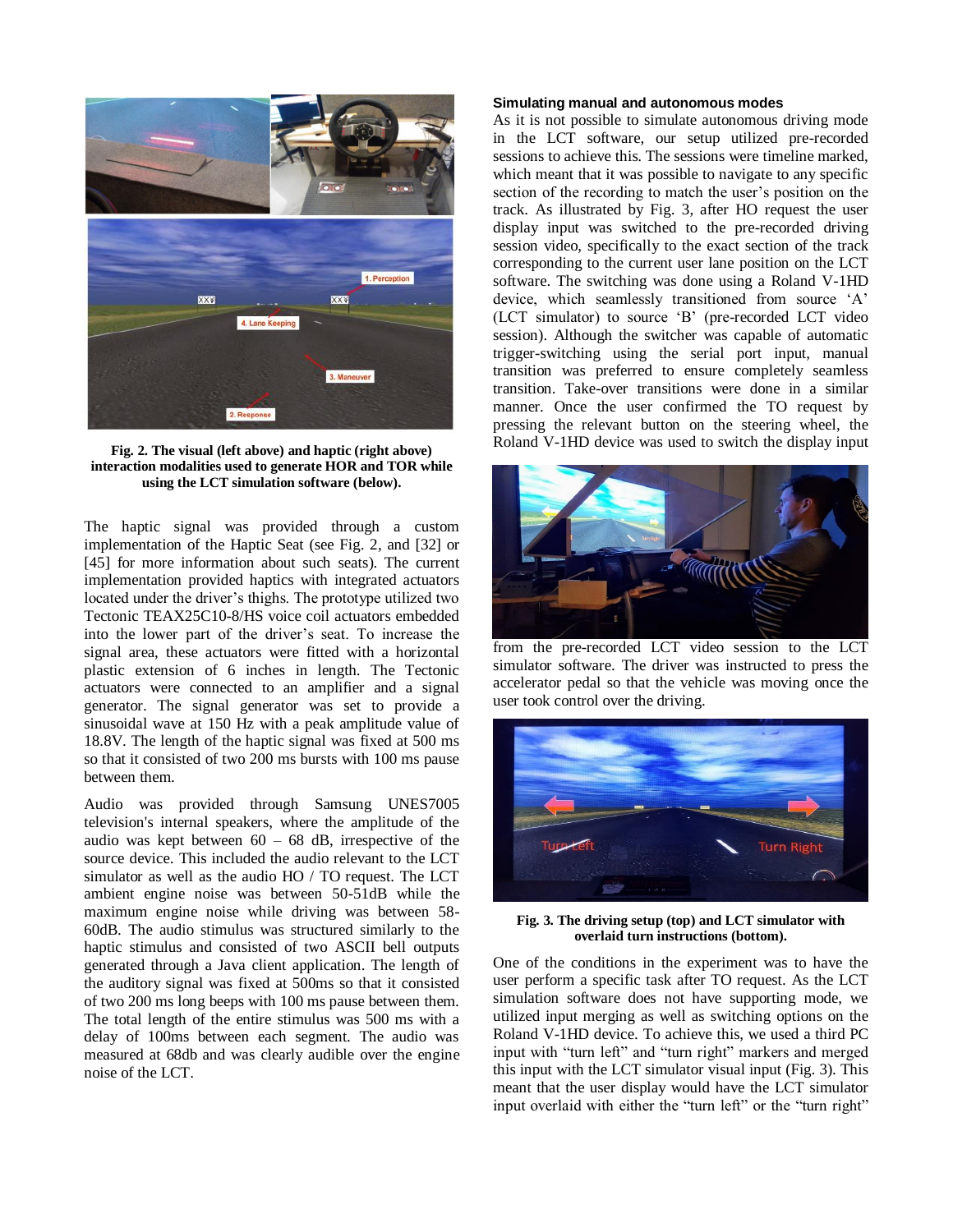markers. Using this method, we were able to instruct the user to perform a specific turning task. External events were included in the logs and all input transitions were registered in the server log file with a date time stamp. Using this technique, it was possible to measure the exact time when the task was introduced and the time it took to move to the specific lane by the user by comparing the server, client, and LCT logs.

## **Participants**

A total of 12 participants (3 females) took part in the study. Their average age was 31 years, range  $18 - 57$ . The average time since obtaining the driver's license was 13 years (range  $1 - 38$ ), and on average the participants drove 5800 kilometers per year (range  $3000 - 25000$ ). None of the participants had previous experience with autonomous driving. All were students or staff from the Tampere University.

## **Procedure**

The experiment utilized two designs. A  $4 \times 3$  (experimental block  $\times$  request modality) design was used to test control transitions with unimodal signals and a  $2 \times 2$  (feedback  $\times$ direction) to test them with multimodal ones. The procedure for unimodal condition was the following. The participants were allowed to practice the procedure and requests since it has been shown to improve take-over performance [21]. First, the participant was familiarized with the manual driving task with LCT simulator. When the driving was fluent, the first HOR was presented. The participant was told to press a button on a steering wheel to indicate notification of the request, and then release hands. During the autonomous driving, the task was to monitor driving through the windshield. Then, a TOR was presented. The task was to take over driving by grabbing the steering wheel and pressing a button indicating successful take over as quickly as possible, and then immediately begin manual driving according to LCT procedure. This was repeated until visual, auditory, and haptic requests were introduced. Only one modality was used at a time so that, for example, visual HOR was always paired with visual TOR. Before the experiment began, the participant was able to try the mobile game Rise Up. In the game, the player is protecting an air balloon by moving objects ahead able to burst the balloon.

In unimodal condition, there were four experimental blocks. The level of distraction and use of feedback was varied between the blocks. In two blocks the participant was asked to monitor autonomous driving through the windshield and in two blocks to play a mobile phone a game. Also, in two blocks there was no feedback for confirming the transition on and in two blocks an auditory beep was played to indicate that the control transition had taken place. The order of the blocks was counterbalanced. Each block had a total of 3 trials presented in random order. An experimental block proceeded similarly than familiarization. After 120 to 240 seconds manual driving, a HOR was initiated. A TOR was launched after 120 to 240 seconds of autonomous

driving. After completing one block, a questionnaire was presented. The questions were "would you use the TORs system?" and "which modality was most effective in getting your attention?". After completing all the four blocks, the participants filled a questionnaire with following questions: "did you prefer feedback indicating successful hand-overs and take-overs", "which modality did you prefer (visual, auditory, or haptic)?", "which modality was most effective?", and "which modality did you find most reliable?".

The multimodal condition was always the last block. It used similar control transition procedure as unimodal condition, but the control transition request combined all the modalities (i.e. visual, audio, and haptic). The block consisted of four individual tasks. The task was either to turn right or left after TOR as quickly and accurately as possible based on visual command on the screen. The participants were instructed to always play the mobile phone game during autonomous driving. Two of the tasks had feedback and two did not. Then, the participants were asked to fill a questionnaire. The questions were "did multimodality improve the clarity of the request?" and "did feedback about successful take-over make turning right or left easier?". A total amount of experimental trials was 16. Conducting a session in the experiment took a total of 45 min.

## **Data Analysis**

A two way within-subjects  $4 \times 3$  (experimental block  $\times$ request modality) repeated measures analysis of variance (ANOVA) was conducted to analyze reaction times for HOR and TOR. HO reaction time was the time from the end of the HOR to the time the participants successfully pressed the steering wheel button to initiate hand-over. TO reaction time was measured starting from the TOR till the participants took control of the steering wheel and disengaged the semi-autonomous mode by pressing the button of the steering wheel. Pairwise t-tests with Bonferroni corrected p-values were used for post hoc tests. Due to the different design, the reaction time data from multimodal blocks was excluded from the comparison between the four other blocks. However, in the results section the means and standard errors of the means (SEMs) are presented for comparison.

In addition, a two way  $2 \times 2$  (feedback  $\times$  direction) ANOVA was performed for multimodal block's TOR. Further, the task completion time was tested using a  $2 \times 2$ (feedback  $\times$  direction) ANOVA. Two measures were used to calculate the task completion: the time to initiate the movement after the task was visually given to the participant, and time from task visibility to achieving steady driving on the median point of a lane according to LCT data. Partial eta squared (partial η2) are reported after all the ANOVAs.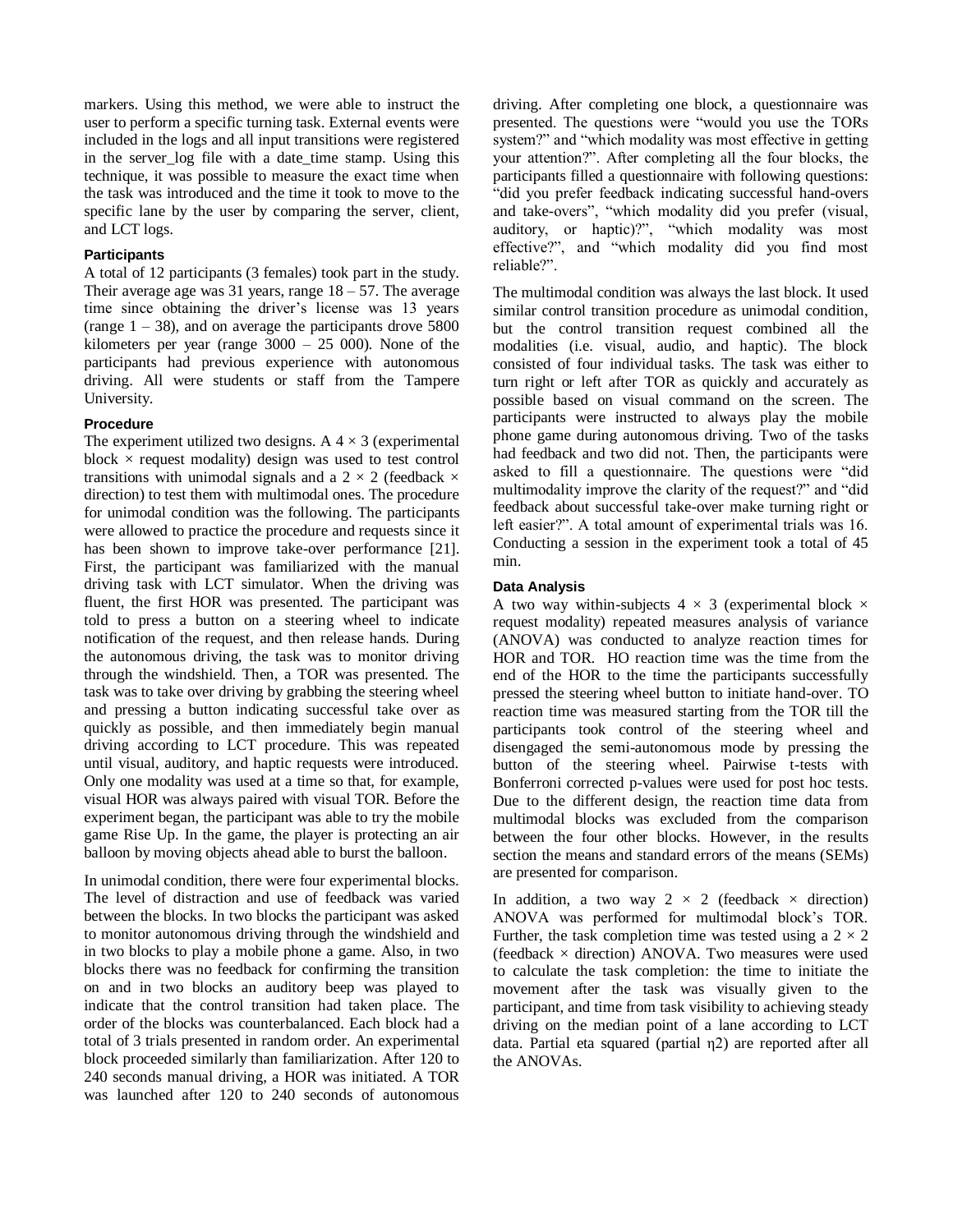## **RESULTS**

# **Reaction times to HORs**

 $A$  4  $\times$  3 ANOVA showed no statistically significant main or interaction of main effects for HO reaction times (see Table 1). Partial η2 were 0.05 for block, 0.06 for modality, and 0.09 for block  $\times$  modality. Table 2 shows similar numbers for multimodal HORs. Partial η2 were 0.16 for block, 0.13 for modality, and 0.05 for block  $\times$  modality.

|                                         |           | М    | Sd   | Range         |
|-----------------------------------------|-----------|------|------|---------------|
| 1:<br>No<br><b>Block</b><br>mobile      | V         | 1,14 | 0,47 | $0,56 - 2,05$ |
| phone, no feedback                      | A         | 1,22 | 0,52 | $0,44 - 2,26$ |
|                                         | $H_{\rm}$ | 1,36 | 0,68 | $0,55 - 3,16$ |
| N <sub>0</sub><br>2:<br>Block<br>mobile | V         | 1,19 | 0,36 | $0,60 - 1,79$ |
| phone, feedback                         | A         | 1,34 | 0,65 | $0.76 - 3.08$ |
|                                         | H         | 1,12 | 0,14 | $0,78 - 1,31$ |
| Block 3: Mobile                         | V         | 1,27 | 0,50 | $0,63 - 2,42$ |
| phone, no feedback                      | A         | 1,15 | 0,47 | $0,74 - 2,29$ |
|                                         | H         | 1,22 | 0,40 | $0,64 - 1,77$ |
| Block 4: Mobile                         | V         | 1,21 | 0,40 | $0,75 - 2,00$ |
| phone, feedback                         | A         | 1,45 | 0,37 | $0.92 - 2.12$ |
|                                         | Н         | 1,22 | 0,52 | $0,63 - 2,21$ |
|                                         |           |      |      |               |

## **Table 1. Means (M), standard deviations (Sd) and ranges (min to max) for visual (V), auditory (A), and haptic (H) HORs in each four experimental blocks.**

|                    | M    | Sd   | Range         |
|--------------------|------|------|---------------|
| No feedback, left  | 1,54 | 0.81 | $0.57 - 2.73$ |
| No feedback, right | 1,19 | 0,47 | $0.37 - 1.84$ |
| Feedback, left     | 1,21 | 0.67 | $0,43 - 2,73$ |
| Feedback right     | 1,10 | 0.57 | $0.58 - 2.73$ |

#### **Table 2. Means, standard deviations and ranges for multimodal HORs in each four tasks.**

## **Reaction times to TORs**

A  $4 \times 3$  ANOVA showed statistically significant main effects for experimental block  $F(3, 33) = 25.7$ ,  $p < 0.001$ , partial  $\eta$ 2 = 0.7 and modality F(2, 22) = 4.6, p < 0.05, partial  $\eta$ 2 = 0.30 (see Table 3). The interaction of the main effects was not statistically significant, partial  $\eta$ 2 = 0.13. Post hoc comparisons showed that the participants reacted faster to TOR in block 1 than in block 3 (mean difference  $(md) = 0.8$ ,  $p < 0.001$ ) and 4 (md = 1.0,  $p < 0.001$ ), and also faster in block 2 than in block 3 (md = 0.7,  $p < 0.01$ ) or 4 (md = 0.9,  $p < 0.01$ ). Post hoc comparisons showed no statistically significant differences between modalities. However, the difference between haptic and auditory TOR was approaching significance (md =  $0.12$ , p =  $0.057$ ) suggesting that at least in some cases haptic TOR can yield faster reaction times.

|                                         |   | M    | Sd   | Range         |
|-----------------------------------------|---|------|------|---------------|
| N <sub>0</sub><br>1:<br>Block<br>mobile | V | 1,34 | 0,35 | $0,85 - 2,09$ |
| phone, no feedback                      | A | 1,29 | 0,22 | $0,91 - 1,74$ |
|                                         | Η | 1,24 | 0,30 | $0,78 - 1,87$ |
| No<br>Block<br>2:<br>mobile             | V | 1,38 | 0,26 | $1,09 - 1,81$ |
| phone, feedback                         | A | 1,47 | 0,21 | $1,16 - 1,82$ |
|                                         | Η | 1,32 | 0,25 | $1,01 - 1,83$ |
| <b>Block 3: Mobile</b>                  | V | 1,99 | 0,52 | $1,01 - 2,89$ |
| phone, no feedback                      | A | 2,26 | 0,61 | $1,26 - 3,21$ |
|                                         | Η | 2,08 | 0,59 | $1,15 - 3,37$ |
| Block 4: Mobile                         | V | 2,42 | 0,89 | $0,93 - 4,11$ |
| phone, feedback                         | A | 2,31 | 0,71 | $1,19-3,22$   |
|                                         | Η | 2,20 | 0,74 | $0,83 - 3,11$ |
|                                         |   |      |      |               |

## **Table 3. Means, standard deviations and ranges (min to max) for visual, auditory, and haptic TORs in each four experimental blocks**

A 2  $\times$  2 (feedback  $\times$  direction) ANOVA for multimodal TORs showed a statistically significant main effect for feedback F(1, 11) = 8.4, p < 0.05, partial  $\eta$ 2 = 0.43 (see Table 4). The main effect for direction or the interaction of the main effects were not statistically significant, partial η2 = 0.003 and 0.004, respectively. Post hoc comparisons showed that the participants reacted faster to TORs without than with feedback (md =  $0.32$ , p <  $0.05$ ).

|                |                                                                | M                  | Sd   | Range         |
|----------------|----------------------------------------------------------------|--------------------|------|---------------|
|                |                                                                |                    | 0,51 | $1,05 - 2,50$ |
| No<br>right    | No feedback, left $\begin{vmatrix} 1,80 \\ 1,80 \end{vmatrix}$ |                    | 0,45 | $1,14-2,64$   |
| Feedback, left |                                                                | $\vert 2,13 \vert$ | 0,60 | $1,19-2,97$   |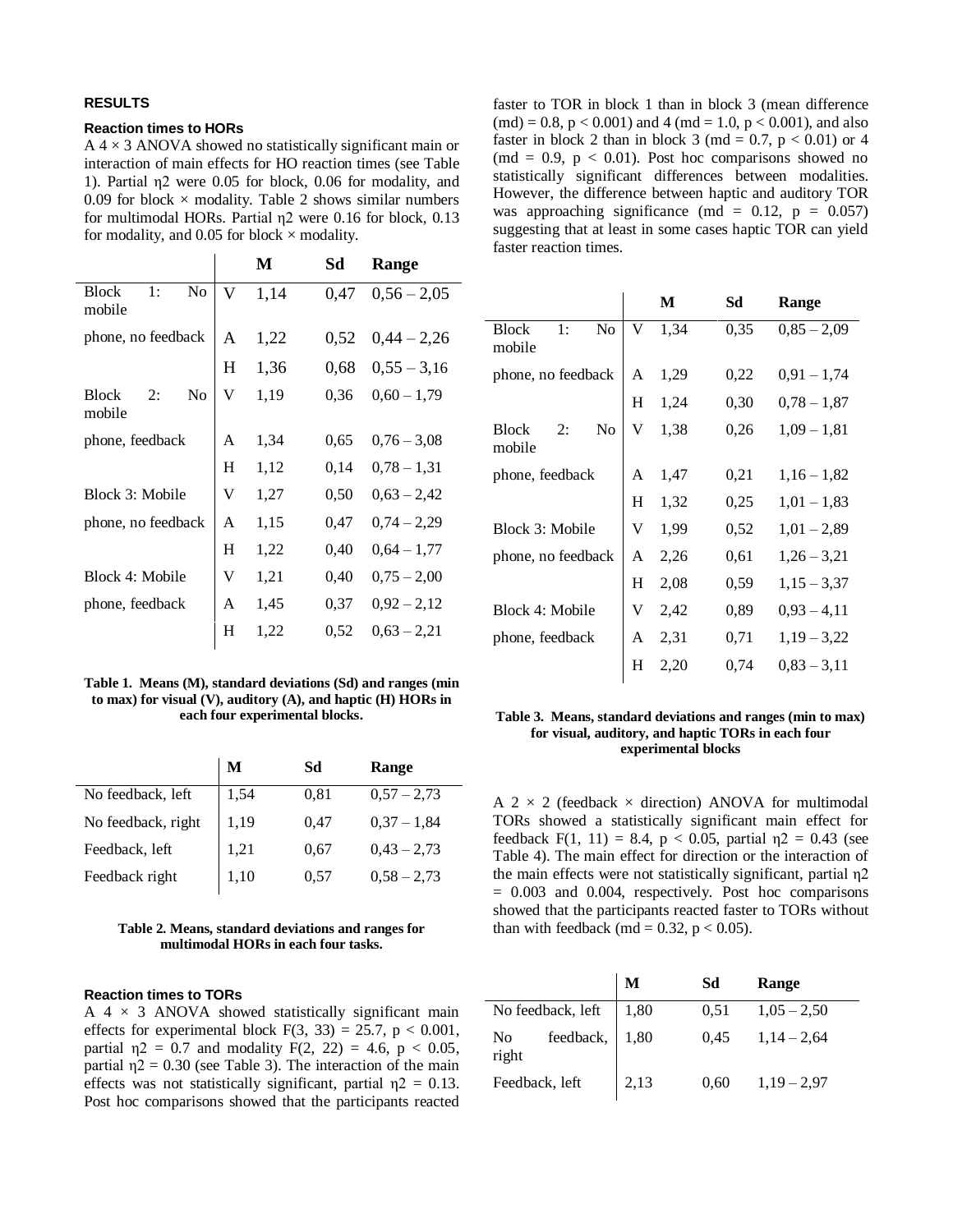| Feedback, right | 2,11 | 0,61 | $1,11-3,15$ |
|-----------------|------|------|-------------|
|-----------------|------|------|-------------|

#### **Table 4. Means, standard deviations and ranges for multimodal TORs in each four tasks**.

#### **Task completion after multimodal TOR**

 $A$  2  $\times$  2 ANOVA showed no statistically significant main effects (partial  $\eta$ 2 = 0.08 for feedback and 0.15 for direction) or interaction of the main effects (partial  $\eta$ 2 = 0.27) in movement times (see Table 5 and 6). A  $2 \times 2$ ANOVA showed a statistically significant main effect of direction F(1, 11) = 4.88, p < 0.05, partial  $n^2 = 0.31$  for the time for task visibility to achieving median point of the lane. Post hoc comparisons showed that the participants completed turning left faster than turning right ( $md = 0.27$ , p < 0.05).The main effect for feedback or the interaction of the main effects were not statistically significant, partial η2  $= 0.03$  and 0.05, respectively.

|                          | М    | Sd   | Range         |
|--------------------------|------|------|---------------|
| No feedback, left        | 0,64 | 0,17 | $0,34-0,93$   |
| feedback,<br>No<br>right | 0,59 | 0,20 | $0,26 - 0,95$ |
| Feedback. left           | 0,58 | 0,29 | $0,26-1,25$   |
| Feedback, right          | 0,95 | 0,82 | $0,40 - 3,47$ |
|                          |      |      |               |

**Table 5. Means, standard deviations and ranges for movement times in each four tasks.**

|                    | M    | Sd   | Range         |
|--------------------|------|------|---------------|
| No feedback, left  | 3,04 | 1,15 | $1,95 - 5,85$ |
| No feedback, right | 3,14 | 0.84 | $1,87 - 4,77$ |
| Feedback, left     | 2,98 | 0.87 | $2,12-5,01$   |
| Feedback, right    | 3,43 | 1,43 | $2,06 - 6,46$ |

#### **Table 6. Means, standard deviations and ranges for task completion times in each four tasks.**

#### **Questionnaires**

Questions about preferences revealed that all the twelve participants would use unimodal (i.e. visual, audio or haptic) HORs and TORs. Nine participants considered visual signals the most effective while not playing, two audio, and one the haptic signal. However, when the

participants were playing, feedback affected the responses. When there was no feedback, six participants preferred the audio, five the visual, and one preferred the vibration signal. When there was feedback, five participants preferred audio, four light, and three vibration. After conducting all the four unimodal blocks, ten participants preferred feedback. However, only five participants considered that feedback was aiding in completion of the driving task in multimodal block. Six participants rated light, four audio, and two vibration as most pleasant. Seven participants rated light, four audio, and one vibration as most effective. Finally, six participants rated light, four audio, and two vibration as most trustworthy. Seven participants considered that multimodal HORs and TORs improved the trustworthiness of the system when compared to the unimodal ones.

#### **DISCUSSION**

The results provided valuable information about the timing, functionality, and preference of the control transitions using varying modalities, and the use of feedback related to successful transition. The reaction times with all unimodal and multimodal HORs were on average less than 1.4 seconds. Some studies have found similar reaction times [13], while especially in the case of language-based warnings reaction times have at times been significantly longer [38]. In line with previous studies, our results suggest that abstract signals result to faster reaction times for HOR than language-based ones. Further, the current results suggest that modality has no effects to the HO reaction time.

The reaction times to TORs were comparable to HORs when the participant's task was to monitor driving. The modality had no effect on the reaction time in this case. However, playing a mobile phone slowed down reaction times as expected [13]. Since the participants were instructed to detach their hands from steering wheel also while not playing, the hand movements are unlikely to be the reason behind the result. On average, TO times were 2.19 seconds, less than one second slower than reactions to HORs. In comparison to previous studies [13, 38] the reaction times were relatively fast (for example, see [13] reporting TO reaction times varying from 2 to 3.5 seconds or even more). The longest reaction times are often due to requests requiring information processing prior to reaction [38]. Further, it is quite common to miss the TORs altogether [13]. In the current study, only one participant had problems noticing visual TORs in one case while playing with a mobile phone. Thus, it seems that overall even visual abstract TORs functioned well in respect to reaction times when compared with previous research. This supports the design choices made in implementation of the conditions. It should, however, be noted that investigation of the data shows that while some participants reacted to the TORs quickly while playing (e.g. in less than a second after the request), there were participants who took more than 4 seconds to react to the request. This result can be observed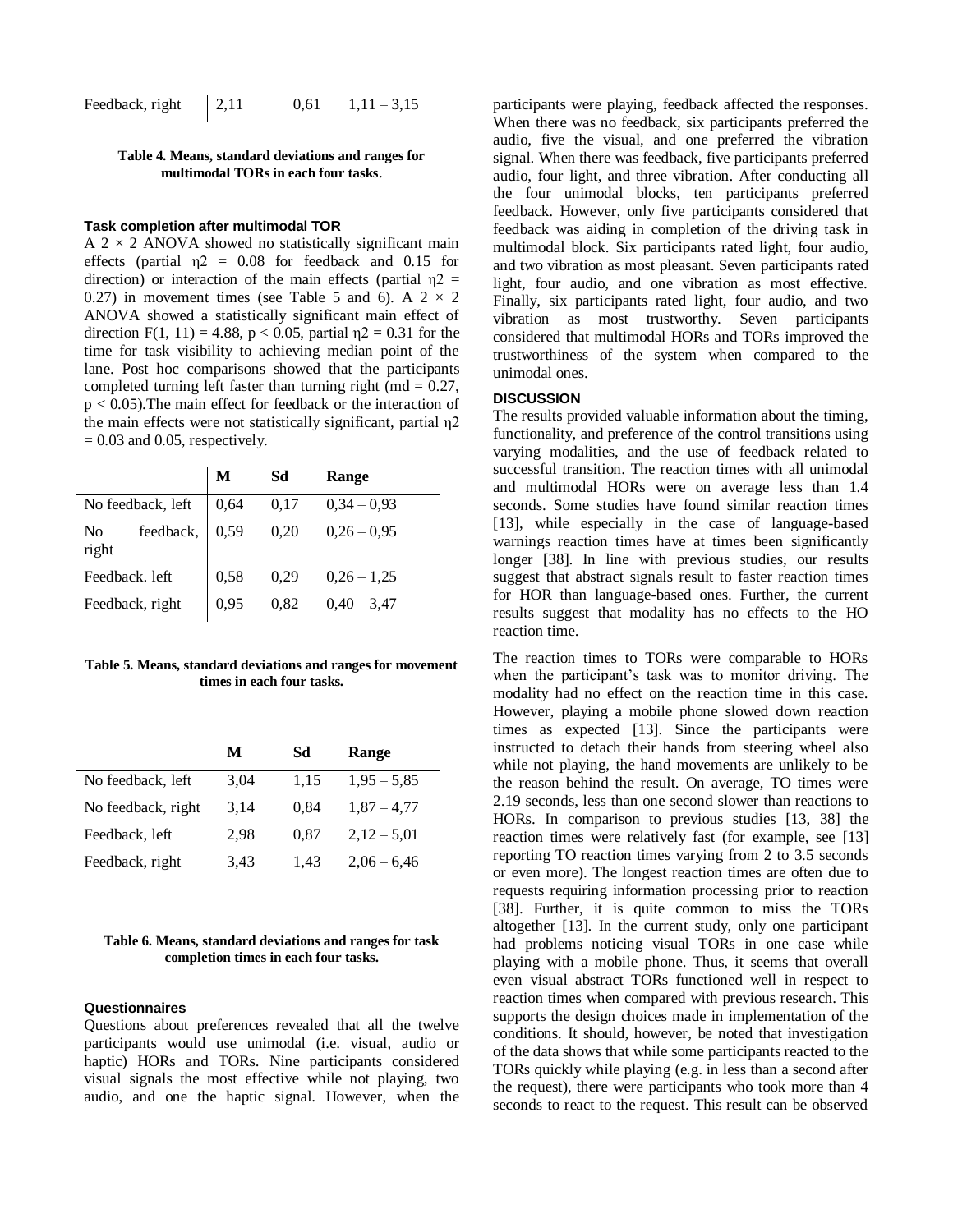from the light of previous research showing that the urgency of the request needs to be mediated to the driver if a fast reaction is required [39]. It may be that the slowest participants simply prioritized playing over the take-over.

The TOR modality had some effect on reaction times. On average, the participants reacted to haptic and visual TORs faster than to auditory ones. Due to the small sample size the result was not statistically significant, even though the difference in average reaction times was close to 0.5 seconds. Most previous studies [17, 35, 39, 50] have suggested that visual TORs take more time to respond than auditory or haptic ones, especially if the driver performs a secondary task. In our study, this was not the case. This is likely due to the implementation of the visual request so that the LED displays were stimulating peripheral vision [see, for example, 3, 23, 26, 27, 28 for additional information about LED displays inside vehicles]. In addition, multimodal TOR was on average reacted faster than unimodal ones, which is in line with the previous studies [36, 47]. However, the effect was not present with the HORs meaning that it might be that the multimodal TORs are most effective only while performing a secondary task.

The questionnaire showed that the least preferred modality was always haptics. These results contradict previous findings related to haptic seats [8, 45] as well as reaction times. In the case of haptics, it is possible, that the participants had difficulties to associate seat vibration to the reaction needed. This was at least partly supported by postexperimental comments by the participants, in which two participants reported dislike for haptic request implemented as it was done. By using, for example, thermal or shapechanging haptics instead of vibrotactile stimulation it might be possible to alter driver's preferences and performance [9, 20]. The most preferred modality was visual, even though there was a small shift in preference towards auditory modality while playing with the mobile phone. This result indicates that a LED display is functional for a control transition request even while performing a secondary task. Finally, most participants did consider multimodal HORs and TORs as the most effective. A reason behind the result

## **ACKNOWLEDGMENTS**

This work was supported by Henry Ford Foundation (grant 201800029) and project Multimodal In-Vehicle Interaction and Intelligent Information Presentation (MIVI), funded by Business Finland (grant 8004/31/2018).

# **REFERENCES**

1. Bazilinskyy, P., Petermeijer, S. M., Petrovych, V., Dodou, D., & de Winter, J. C. (2018). Take-over requests in highly automated driving: A crowdsourcing survey on auditory, vibrotactile, and visual displays.

might be that by stimulating more modalities the level of activity is elevated [42]. Together, the results indicate that the implementation of a control transition request should be considered carefully so that, for example, visual requests can be seen while performing secondary tasks and that haptics are pleasant.

Finally, unimodal feedback for confirming the transfer was preferred. However, the participants did not consider it useful in performing driving-related tasks, and in general, task completion times with the feedback were slower than without it. The result seems to confirm previous findings suggesting that effects of confirmation feedback on driving performance are not consistent [40]. As the confirmation feedback in the current study was always an auditory beep, it should be noted that feedback directing the attention of the driver to the task and its completion (e.g. blinking lights at right or left) might have yielded different results. Environmentally responsive systems sensitive to, for example, urgency of action [18, 48] are in the scope of our longer-term research.

## **CONCLUSIONS**

The results showed that control transitions can be performed by using abstract and simple hand-over and takeover requests with any of the given modalities. The reactions to the auditory signal were slowest ones. The reason behind this might be that the design of a signal affects to the effectiveness of the modality. Performing a secondary task slowed down the reaction times, but there was a great variation between individuals. This result suggests that providing information related to transition urgency or situation around the vehicle could speed up the reaction times as the participants would not concentrate on gaming. Finally, while the feedback during control transitions was preferred, it also slowed down the reaction times. To find out reasons behind this result, further experiments focusing solely on the use of feedback in varying driving and secondary tasks are required. Our next study will move from highly controlled laboratory experiment to a study with a more realistic driving simulator that adds to the complexity of events and information received.

*Transportation research part F: traffic psychology and behaviour*, *56*, 82-98.

- 2. Beattie, D., Baillie, L., Halvey, M., & McCall, R. (2014, October). What's around the corner?: enhancing driver awareness in autonomous vehicles via in-vehicle spatial auditory displays. In *Proceedings of the 8th nordic conference on human-computer interaction: fun, fast, foundational* (pp. 189-198). ACM.
- 3. Borojeni, S. S., Chuang, L., Heuten, W., & Boll, S. (2016, October). Assisting drivers with ambient takeover requests in highly automated driving. In *Proceedings of the 8th International Conference on*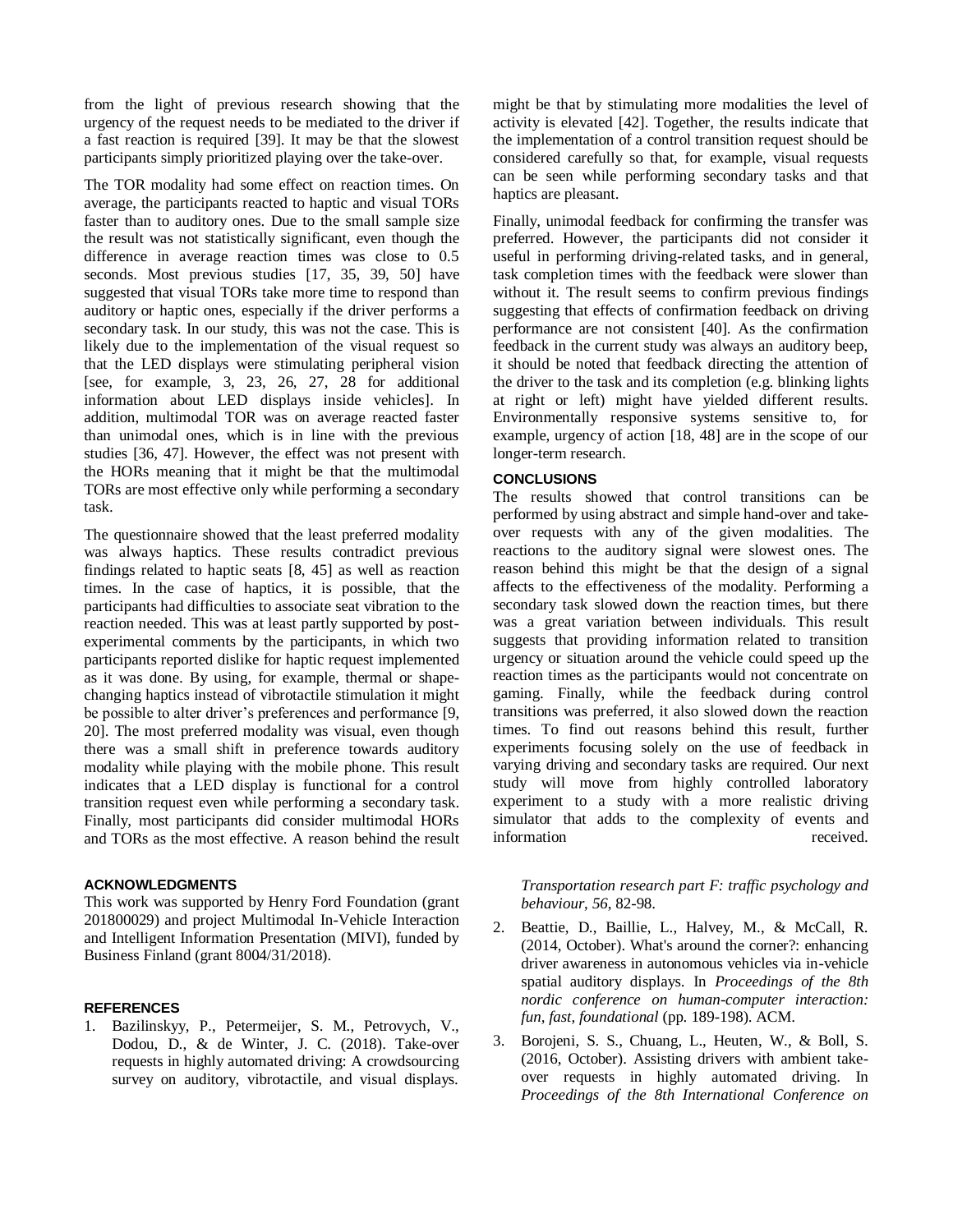*Automotive User Interfaces and Interactive Vehicular Applications* (pp. 237-244). ACM.

- 4. Borojeni, S. S., Wallbaum, T., Heuten, W., Boll, S. (2017). Comparing Shape-Changing and Vibro-Tactile Steering Wheels for Take-Over Requests in Highly Automated Driving. In proceedings of the 9th ACM International Conference on Automotive User Interfaces and Interactive Vehicular Applications (AutomotiveUI '17), http://dx.doi.org/10.1145/3122986.3123003
- 5. Cohen-Lazry, G., Borowsky, A., & Oron-Gilad, T. (2017, September). The effects of continuous drivingrelated feedback on drivers' response to automation failures. In *Proceedings of the Human Factors and Ergonomics Society Annual Meeting* (Vol. 61, No. 1, pp. 1980-1984). Sage CA: Los Angeles, CA: SAGE Publications.
- 6. Clark, H., & Feng, J. (2017). Age differences in the takeover of vehicle control and engagement in nondriving-related activities in simulated driving with conditional automation. *Accident Analysis & Prevention*, *106*, 468-479.
- 7. Cunningham, M., & Regan, M. A. (2015, October). Autonomous vehicles: human factors issues and future research. In *Proceedings of the 2015 Australasian Road safety conference* (pp. 14-16).
- 8. Dass Jr, D. E., Uyttendaele, A., & Terken, J. (2013, October). Haptic in-seat feedback for lane departure warning. In *Proceedings of the 5th International Conference on Automotive User Interfaces and Interactive Vehicular Applications* (pp. 258-261). ACM.
- 9. Di Campli San Vito, P., Brewster, S., & Pollick, F. (2018). Investigation of Thermal Stimuli for Lane Changes.
- 10. Dikmen, M., & Burns, C. M. (2016, October). Autonomous driving in the real world: Experiences with tesla autopilot and summon. In *Proceedings of the 8th International Conference on Automotive User Interfaces and Interactive Vehicular Applications* (pp. 225-228). ACM.
- 11. Dmitrenko, D., Maggioni, E., Vi, C. T., & Obrist, M. (2017, September). What did i sniff?: Mapping scents onto driving-related messages. In *Proceedings of the 9th International Conference on Automotive User Interfaces and Interactive Vehicular Applications* (pp. 154-163). ACM.
- 12. Epple, S., Roche, F., & Brandenburg, S. (2018, September). The sooner the better: Drivers' reactions to two-step take-over requests in highly automated driving. In *Proceedings of the Human Factors and Ergonomics Society Annual Meeting* (Vol. 62, No. 1, pp. 1883-1887). Sage CA: Los Angeles, CA: SAGE Publications.
- 13. Eriksson, A., & Stanton, N. A. (2017). Takeover time in highly automated vehicles: noncritical transitions to and from manual control. *Human factors*, *59*(4), 689- 705.
- 14. Fagerlönn, J., Lindberg, S., & Sirkka, A. (2012, October). Graded auditory warnings during in-vehicle use: using sound to guide drivers without additional noise. In *Proceedings of the 4th International Conference on Automotive User Interfaces and Interactive Vehicular Applications* (pp. 85-91). ACM.
- 15. Farooq A., Evreinov G., Raisamo R., Hippula A. (2019). Developing Intelligent Multimodal IVI Systems to Reduce Driver Distraction. In Proceedings of the International Conference on Intelligent Human Systems Integration (IHSI), Feb 7-10, 2019, San Diego, Calafornia.
- 16. Forster, Y., Naujoks, F., Neukum, A., & Huestegge, L. (2017). Driver compliance to take-over requests with different auditory outputs in conditional automation. *Accident Analysis & Prevention*, *109*, 18-28.
- 17. Gable, T. M., Walker, B. N., Moses, H. R., & Chitloor, R. D. (2013, October). Advanced auditory cues on mobile phones help keep drivers' eyes on the road. In *Proceedings of the 5th International Conference on Automotive User Interfaces and Interactive Vehicular Applications* (pp. 66-73). ACM.
- 18. Gaspar, J. G., Brown, T. L., & Marshall, D. C. (2015, September). Examining the interaction between timing and modality in forward collision warnings. In *Proceedings of the 7th International Conference on Automotive User Interfaces and Interactive Vehicular Applications* (pp. 313-319). ACM.
- 19. Gold, C., Damböck, D., Lorenz, L., & Bengler, K. (2013, September). "Take over!" How long does it take to get the driver back into the loop?. In Proceedings of the Human Factors and Ergonomics Society Annual Meeting (Vol. 57, No. 1, pp. 1938-1942). Sage CA: Los Angeles, CA: SAGE Publications.
- 20. Grah, T., Epp, F., Wuchse, M., Meschtscherjakov, A., Gabler, F., Steinmetz, A., & Tscheligi, M. (2015, September). Dorsal haptic display: a shape-changing car seat for sensory augmentation of rear obstacles. In Proceedings of the 7th International Conference on Automotive User Interfaces and Interactive Vehicular Applications (pp. 305-312). ACM.
- 21. Hergeth, S., Lorenz, L., & Krems, J. F. (2017). Prior familiarization with takeover requests affects drivers' takeover performance and automation trust. *Human factors*, *59*(3), 457-470.
- 22. Kerschbaum, P., Lorenz, L., Hergeth, S., & Bengler, K. (2015, June). Designing the human-machine interface for highly automated cars—Challenges, exemplary concepts and studies. In *2015 IEEE International*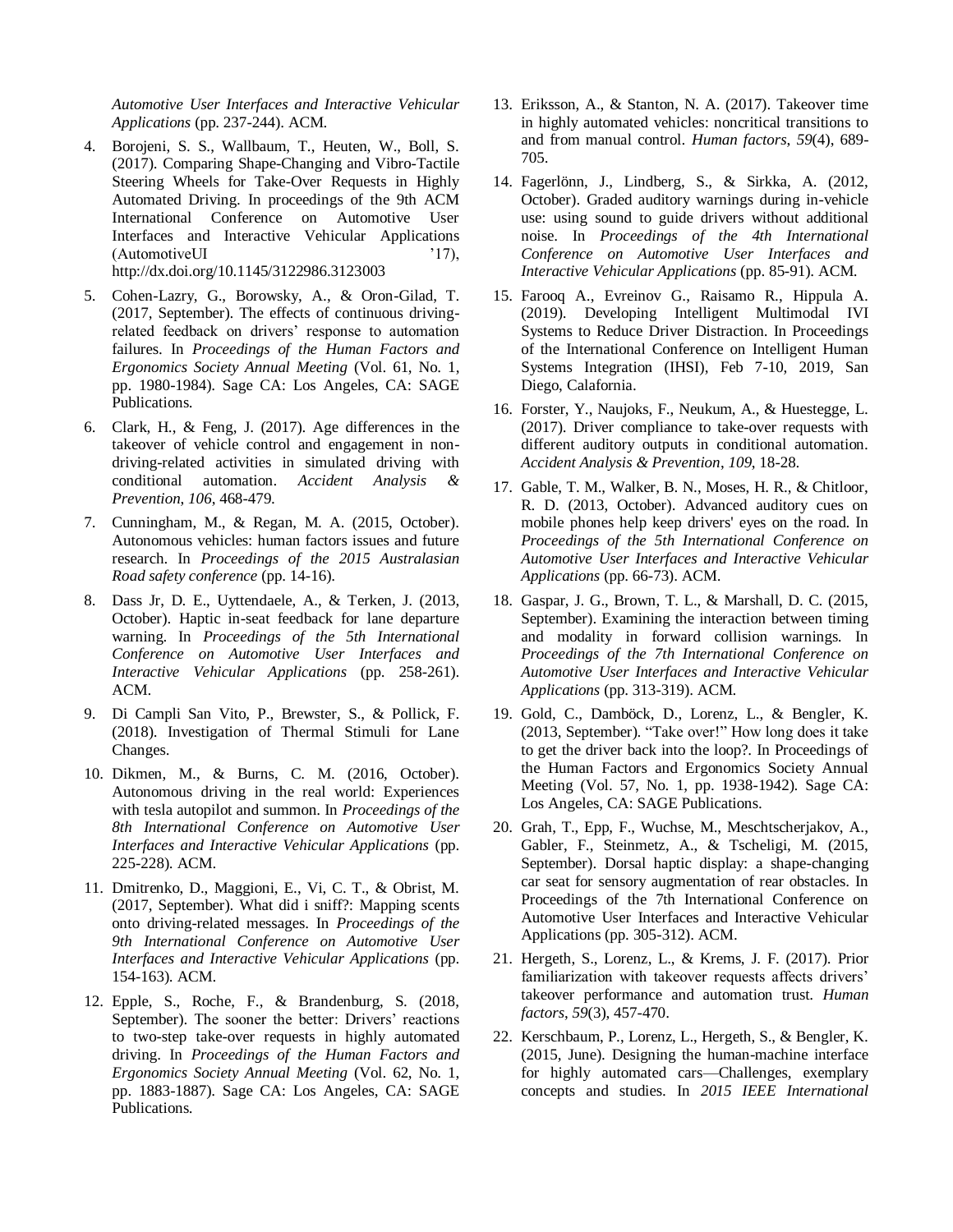*Workshop on Advanced Robotics and its Social Impacts (ARSO)* (pp. 1-6). IEEE.

- 23. Langlois, S. (2013, October). ADAS HMI using peripheral vision. In Proceedings of the 5th International Conference on Automotive User Interfaces and Interactive Vehicular Applications (pp. 74-81). ACM.
- 24. Lu, Z., Coster, X., & de Winter, J. (2017). How much time do drivers need to obtain situation awareness? A laboratory-based study of automated driving. *Applied ergonomics*, *60*, 293-304.
- 25. Lylykangas, J., Surakka, V., Salminen, K., Farooq, A., & Raisamo, R. (2016). Responses to visual, tactile and visual–tactile forward collision warnings while gaze on and off the road. *Transportation research part F: traffic psychology and behaviour*, *40*, 68-77.
- 26. Löcken, A., Heuten, W., & Boll, S. (2015, September). Supporting lane change decisions with ambient light. In *Proceedings of the 7th International Conference on Automotive User Interfaces and Interactive Vehicular Applications* (pp. 204-211). ACM.
- 27. Löcken, A., Heuten, W., & Boll, S. (2016, October). Enlightening drivers: A survey on in-vehicle light displays. In *Proceedings of the 8th International Conference on Automotive User Interfaces and Interactive Vehicular Applications* (pp. 97-104). ACM.
- 28. Meschtscherjakov, A., Döttlinger, C., Rödel, C., & Tscheligi, M. (2015, September). ChaseLight: ambient LED stripes to control driving speed. In *Proceedings of the 7th International Conference on Automotive User Interfaces and Interactive Vehicular Applications* (pp. 212-219). ACM.
- 29. Mirnig, A. G., Gärtner, M., Laminger, A., Meschtscherjakov, A., Trösterer, S., Tscheligi, M., ... & McGee, F. (2017, September). Control Transition Interfaces in Semiautonomous Vehicles: A Categorization Framework and Literature Analysis. In *Proceedings of the 9th International Conference on Automotive User Interfaces and Interactive Vehicular Applications* (pp. 209-220). ACM.
- 30. Mok, B. K. J., Johns, M., Lee, K. J., Ive, H. P., Miller, D., & Ju, W. (2015, June). Timing of unstructured transitions of control in automated driving. In *Intelligent Vehicles Symposium (IV), 2015 IEEE* (pp. 1167-1172). IEEE.
- 31. Mok, B., Johns, M., Lee, K. J., Miller, D., Sirkin, D., Ive, P., & Ju, W. (2015, September). Emergency, automation off: Unstructured transition timing for distracted drivers of automated vehicles. In *2015 IEEE 18th International Conference on Intelligent Transportation Systems* (pp. 2458-2464). IEEE.
- 32. Nukarinen, T., Rantala, J., Farooq, A., & Raisamo, R. (2015, June). Delivering directional haptic cues

through eyeglasses and a seat. In *2015 IEEE World Haptics Conference (WHC)* (pp. 345-350). IEEE.

- 33. Petermeijer, S., Bazilinskyy, P., Bengler, K., & de Winter, J. (2017). Take-over again: Investigating multimodal and directional TORs to get the driver back into the loop. *Applied ergonomics*, *62*, 204-215.
- 34. Petermeijer, S. M., Cieler, S., & De Winter, J. C. (2017). Comparing spatially static and dynamic vibrotactile take-over requests in the driver seat. *Accident Analysis & Prevention*, *99*, 218-227.
- 35. Petermeijer, S., Doubek, F., & de Winter, J. (2017, October). Driver response times to auditory, visual, and tactile take-over requests: A simulator study with 101 participants. In *Systems, Man, and Cybernetics (SMC), 2017 IEEE International Conference on* (pp. 1505- 1510). IEEE.
- 36. Politis, I., Brewster, S., & Pollick, F. (2013, October). Evaluating multimodal driver displays of varying urgency. In *Proceedings of the 5th International Conference on Automotive User Interfaces and Interactive Vehicular Applications* (pp. 92-99). ACM.
- 37. Politis, I., Brewster, S., & Pollick, F. (2014, September). Speech tactons improve speech warnings for drivers. In *Proceedings of the 6th International Conference on Automotive User Interfaces and Interactive Vehicular Applications* (pp. 1-8). ACM.
- 38. Politis, I., Brewster, S., & Pollick, F. (2015, September). Language-based multimodal displays for the handover of control in autonomous cars. In *Proceedings of the 7th International Conference on Automotive User Interfaces and Interactive Vehicular Applications* (pp. 3-10). ACM.
- 39. Politis, I., Brewster, S., & Pollick, F. (2017). Using multimodal displays to signify critical handovers of control to distracted autonomous car drivers. *International Journal of Mobile Human Computer Interaction (IJMHCI)*, *9*(3), 1-16.
- 40. Roberts, S. C., Horrey, W. J., & Liang, Y. (2012, October). Effect of performance feedback (or lack thereof) on driver calibration. In *Proceedings of the 4th International Conference on Automotive User Interfaces and Interactive Vehicular Applications* (pp. 67-74). ACM.
- 41. Roche, F., Somieski, A., & Brandenburg, S. (2018). Behavioral changes to repeated takeovers in highly automated driving: effects of the takeover-request design and the nondriving-related task modality. Human factors, 0018720818814963.
- 42. Salminen, K., Surakka, V., Lylykangas, J., Rantala, J., Ahmaniemi, T., Raisamo, R., ... & Kildal, J. (2012). Tactile modulation of emotional speech samples. *Advances in Human-Computer Interaction*, *2012*, 17.